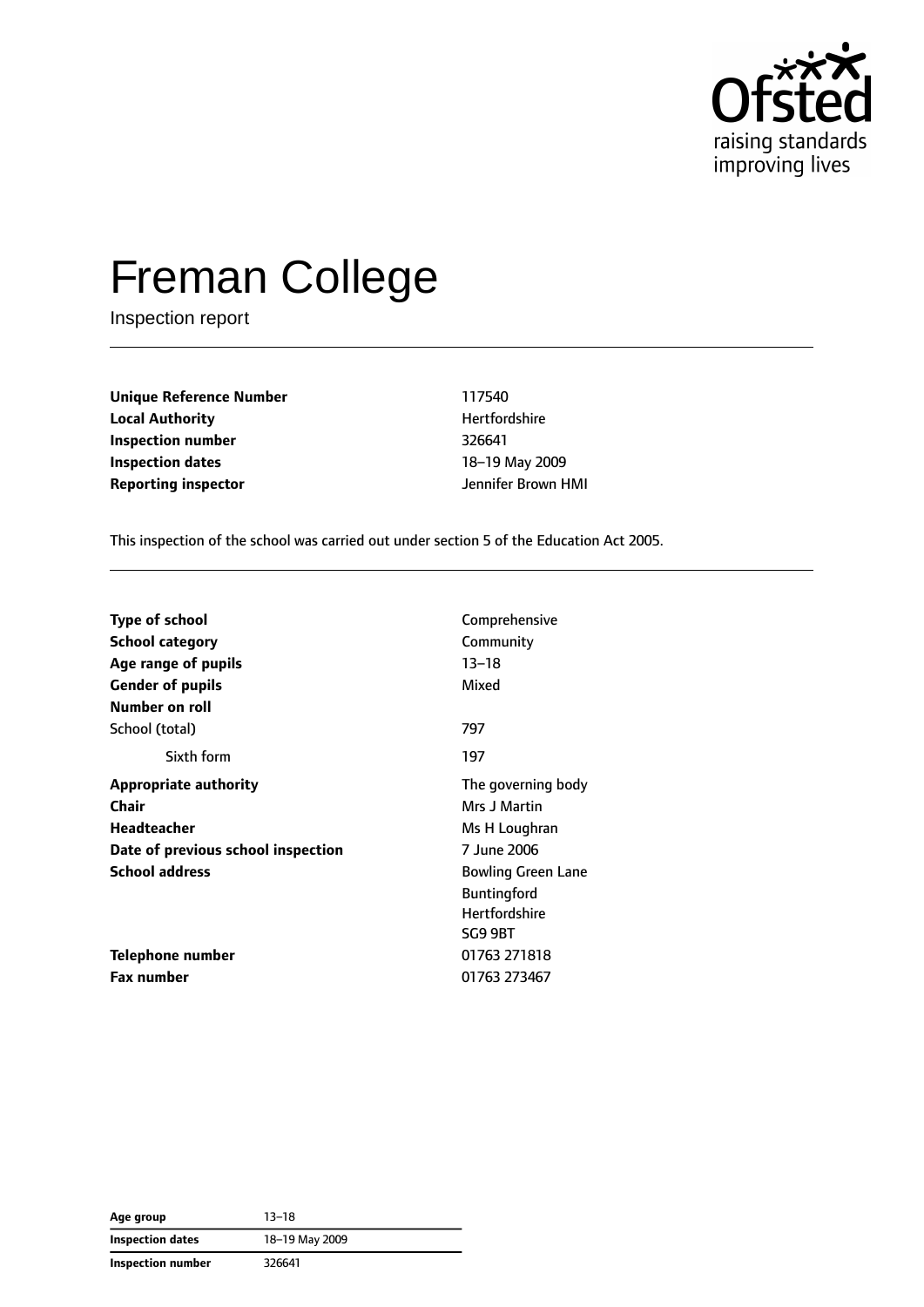.

<sup>©</sup> Crown copyright 2009

Website: www.ofsted.gov.uk

This document may be reproduced in whole or in part for non-commercial educational purposes, provided that the information quoted is reproduced without adaptation and the source and date of publication are stated.

Further copies of this report are obtainable from the school. Under the Education Act 2005, the school must provide a copy of this report free of charge to certain categories of people. A charge not exceeding the full cost of reproduction may be made for any other copies supplied.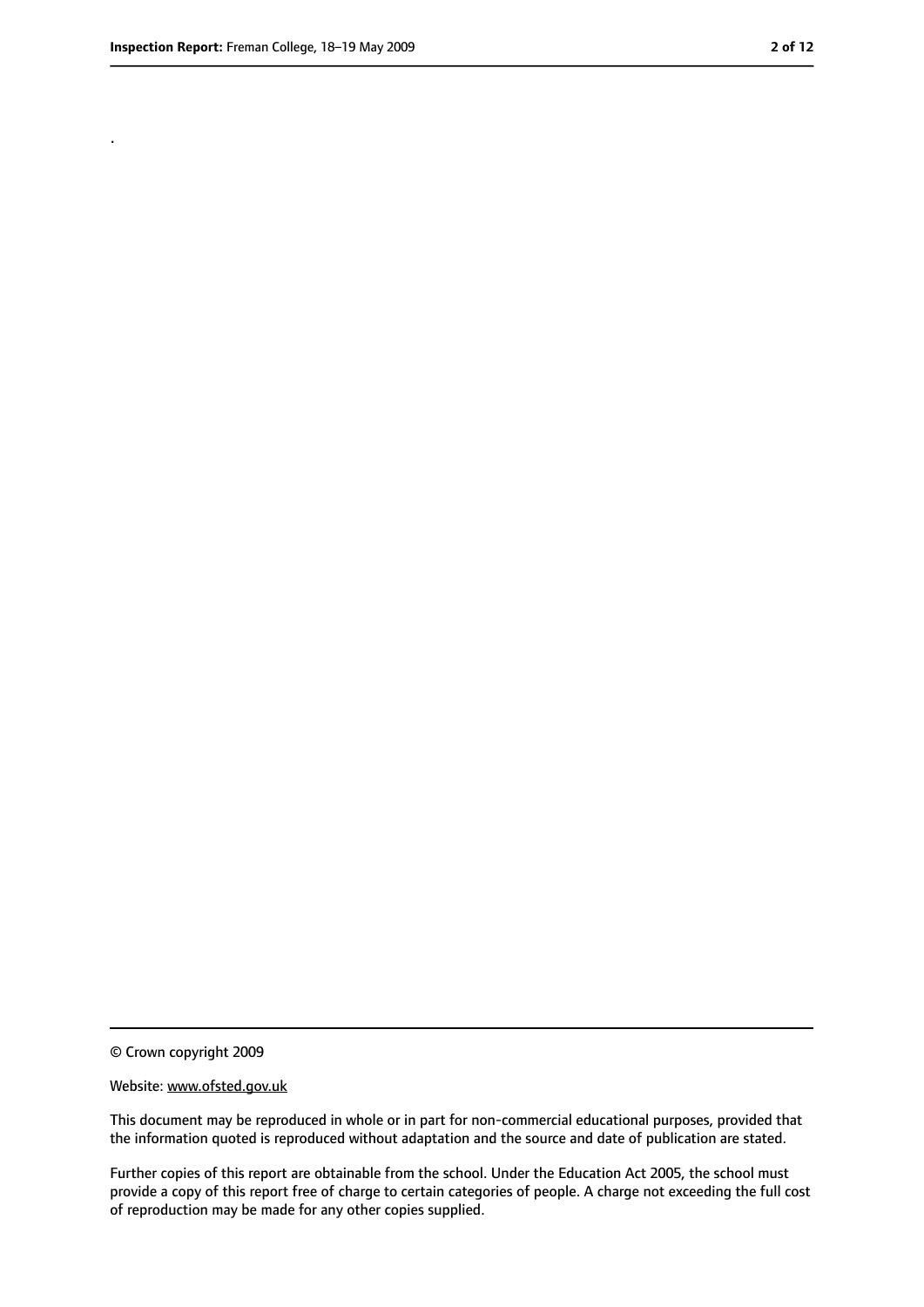# **Introduction**

The inspection was carried out by one of Her Majesty's Inspectors and three additional inspectors.

## **Description of the school**

Freman College is a smaller than average community college, situated in the small rural town of Buntingford. It has had specialist status for humanities, encompassing geography, English and citizenship, jointly with its two feeder middle schools since September 2005. The percentage of students who are eligible for free school meals is well below average, as also are the proportions of students from minority ethnic groups and those at the early stages of learning English. The proportion of students registered as having learning difficulties is below average. A small number of looked-after children attend the college. Standards on entry to school are slightly above average.

Since September 2005 the college has coordinated a Sports Partnership, working with first, primary and middle schools in the Buntingford and Royston area. In November 2007 it became the hub school of an Extended Schools consortium.

The college has received the following national accreditations: Artsmark silver award, the Healthy Schools award and Investors in People.

## **Key for inspection grades**

| Grade 1 | Outstanding  |
|---------|--------------|
| Grade 2 | Good         |
| Grade 3 | Satisfactory |
| Grade 4 | Inadequate   |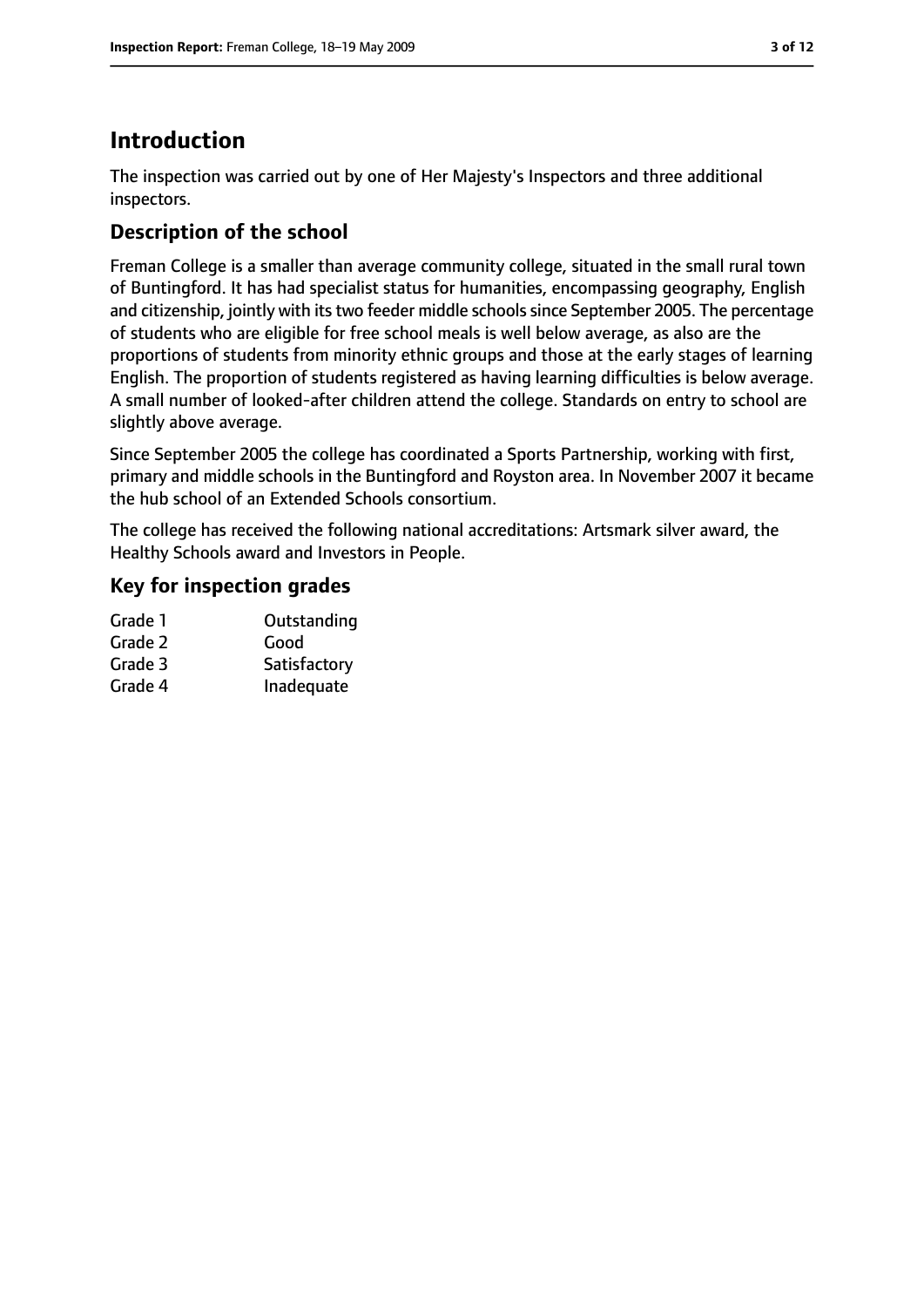# **Overall effectiveness of the school**

#### **Grade: 2**

Freman College is a good and improving college. It has some outstanding features and is held in high regard by parents and students. Their views are summed up by one parent who said: 'Freman College seems to allow their students to shine, focusing on their strengths and individuality. A lovely place to be educated.'

Standards and achievement are good. The strong focus placed by senior and middle managers on raising the quality of student achievement through improving teaching, the robust tracking and monitoring of students' progress and the spread of good practice, has resulted in the consistent improvement of standards since the last inspection. Standards at age 16 were the highest ever in 2008 and information provided by the college indicates they will be even better in 2009. Students make good progress during their time in the main part of the college and, for the significant number who continue their education in the sixth form, achievement and standards are outstanding.

Students' outstanding personal development and well-being are apparent and parents are virtually unanimous in their support for the way it promotes these qualities in their sons and daughters. Students of all ages make excellent contributionsto the college and wider community through mentoring, voluntary work and fund-raising for charities. Students feel very safe at the college and bullying rarely occurs. Attendance has improved and is well above average. Exclusions have fallen significantly since the last inspection and are very low. The care and support students receive is outstanding and academic guidance is good.

Teaching and learning are good. Staff are highly committed and a warm, stimulating environment for learning is evident in most classrooms. Teachers have good subject knowledge and are effective at guiding and preparing students for the requirements of examinations. Effective use is made of questioning to challenge and deepen students' understanding. The quality of marking and assessment is good overall, but variable. Teachers do not always give clear guidance to students as to how they can improve their work and move on to the next level of learning.

The curriculum has improved and is now good. It is broader in Years 10 and 11 than at the time of the last inspection because of the college's specialist status and the introduction of a range of vocational courses. Statutory requirements are now met in religious education and students are prepared very well for their future economic well-being.

Leadership and management are good. Since the last inspection, there have been improvements in standards, the care and support for students and their well-being and the curriculum, demonstrating that managers have good capacity to bring about further improvements. The evaluation of college performance is regular and coherent. The self-evaluation process has recently been refined to sharpen both the analysis of the impact of actions taken and also the identification of further areas for improvement at departmental level.

#### **Effectiveness of the sixth form**

#### **Grade: 1**

Standards at GCE, AS and A levels, are well above average. A high proportion of students who enter the college sixth form continue their studies for two years and make very good progress, relative to their starting points. The small number of students who study vocational subjects also achieve well. Attendance in the sixth form is excellent.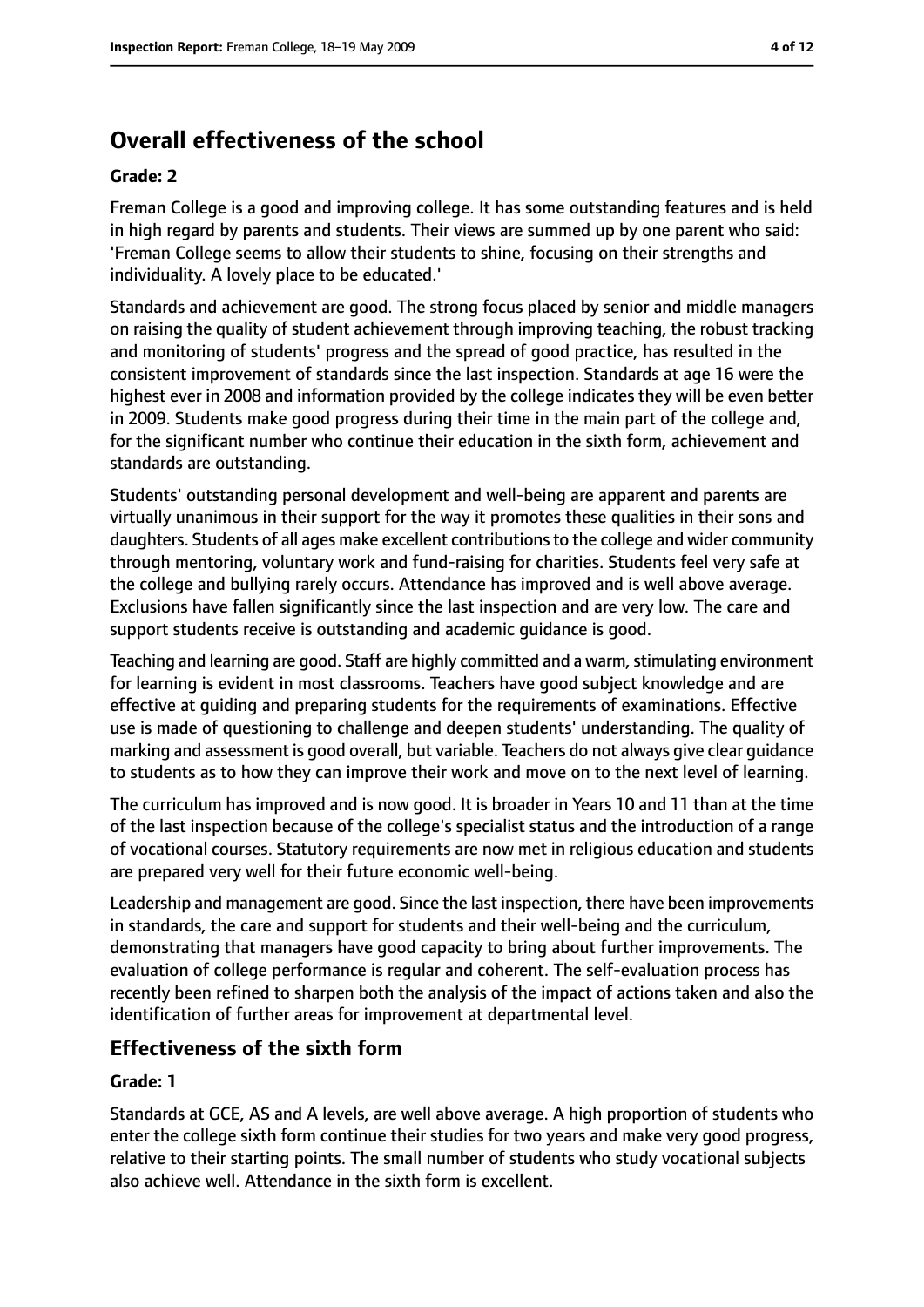Students' personal development is outstanding. They are confident, highly articulate and supportive of one another. Students speak very enthusiastically about the college, in particular about the vertical tutor groups. The house system, peer mentoring, provision for personal, social and health education and the extensive responsibilities undertaken by students, all prepare them very well for higher education and the workplace.

The curriculum in the sixth form is good: a broad range of subjects is offered and meets students' needs very well. Retention rates are good and very high numbers of students go on to university.

Effective assessment systems and procedures for target-setting contribute well to students' achievement. The quality of teaching and learning is good and sometimes excellent, for example, in a Year 13 English lesson where students were assessing the reaction of different poets to the First World War in a sensitive and mature fashion. A striking feature of lessons is the excellent quality of relationships. Students feel very strongly that their tutors and teachers are very supportive, know them well and work hard to provide for their needs. They are guided very well and their academic progress is regularly reviewed.

Leadership and management are effective: the director of the sixth form and the assistant director have a clear vision and commitment to continuous improvement.

## **What the school should do to improve further**

- Ensure that teachers, when assessing students' work, consistently give clear quidance on how they can improve it further.
- $\blacksquare$  Embed the recently refined self-evaluation system into regular practice, so that robust analysis of the impact of actions to bring about improvements informs further developments.

## **Achievement and standards**

#### **Grade: 2**

Standards at age 16 are above average. They have consistently improved since the last inspection as the result of the use of more challenging targets, closer tracking and monitoring of student progress and more closely focused observations of teaching and learning. The proportion of students achieving five or more higher grades at GCSE, including English and mathematics, has improved at a faster rate than average and the college has been largely successful in reducing the difference in performance between subjects. Statutory and specialist subject targets have been met or exceeded for the last two years and college data suggest this will continue in 2009. Inspectors confirmed the college's evaluation that students make good progress in most lessons. In 2008 student progress was not as good as in the previous year. Although standards and achievement in English and mathematics were very good, they were lower than expected in science. Information provided by the college indicates that actions to rectify this situation have been successful.

Standards at age 14 are consistently high and students make good progress in relation to their starting points. Actions to address the underachievement of boys have been successful. Students with learning difficulties also make good progress.

## **Personal development and well-being**

#### **Grade: 1**

Students' excellent social, moral, spiritual and cultural development is reflected in the consideration they show each other. Relations between them and with adults in the college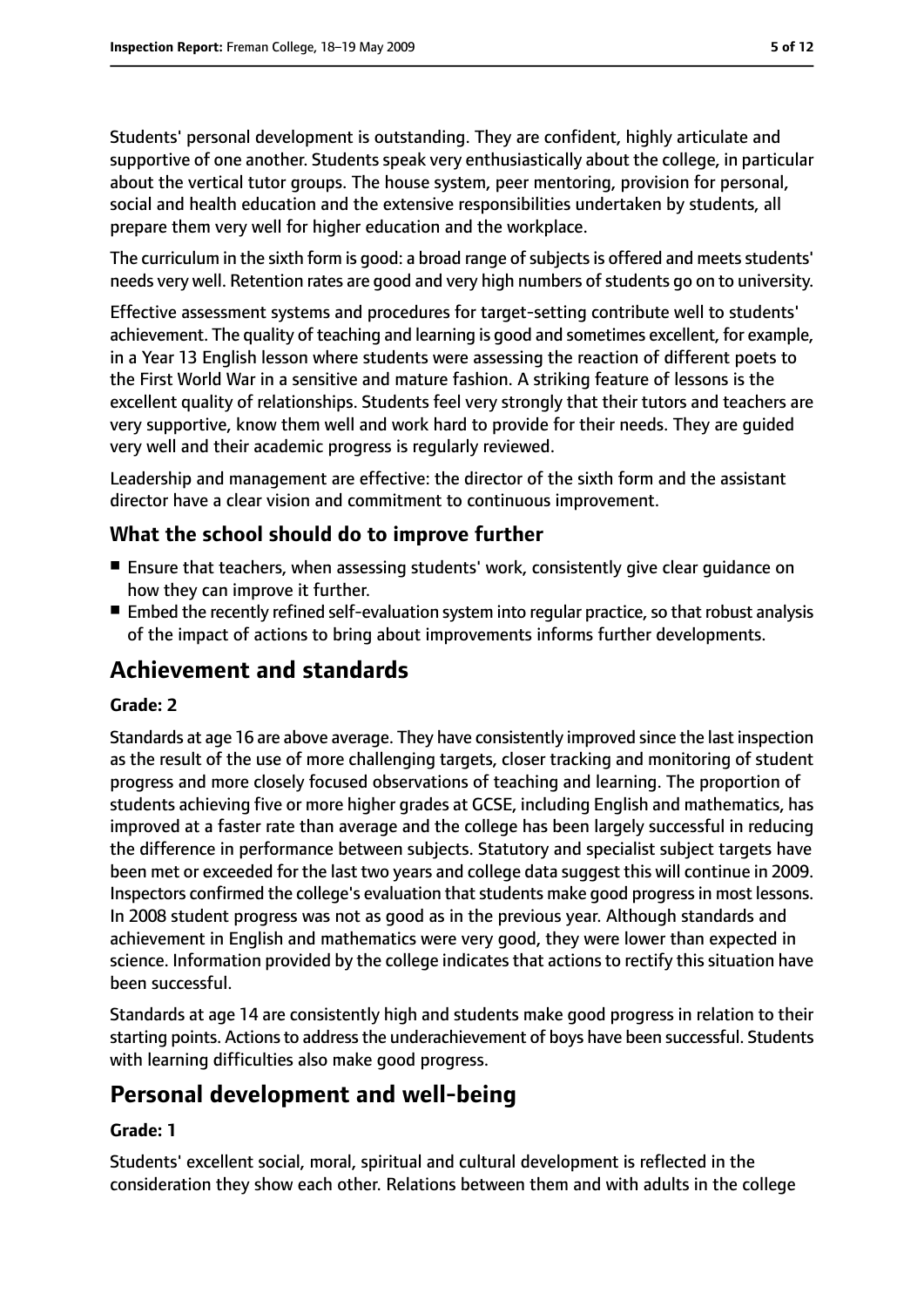are excellent. This is particularly helped by the well-established vertical tutor-group system where students within each house, but of different year groups, meet daily for registration. They also help each other in their learning and general well-being. Such positive attitudes also result in outstanding behaviour and attendance that is well above average. Bullying is rare occurrence, which is well dealt with when necessary and students know who to go to for help. They feel safe, valued and enjoy their time in college. They have an excellent understanding of the importance of healthy eating and exercise. This is helped by the extensive range of extra activities and sporting events they attend in large numbers after college, as well as their considerable involvement in programmes such as the Duke of Edinburgh's Award. Students are obviously proud to be part of the college and take on responsibility enthusiastically, acting as buddies, prefects and mentors to younger students in the college and feeder middle schools. The elected house and college councils play an active part in shaping college life and have been responsible for improvements in facilities. Their good progress in English, mathematics and information and communication technology, together with the extent to which they learn to think independently through the very good citizenship programme, provide students with an excellent preparation for future study and adult life.

# **Quality of provision**

#### **Teaching and learning**

#### **Grade: 2**

The college rightly judges that teaching and learning are good. Most of the lessons observed during the inspection were good or better and none were unsatisfactory.

Students' approach to learning is consistently very good: they are enthusiastic, attentive and articulate. Behaviour is excellent, so that lessons take place in a calm and orderly atmosphere and are characterised by very constructive relationships between teachers and students. Very occasionally, where the pace of lessonsslackens, a few students become disengaged and chatty.

Teachers plan lessons in detail and use computers very well to support learning. They demonstrate good subject knowledge, good questioning skills, appropriate expectations and clear learning objectives so that students make good progress. However, work in lessons is not always clearly tailored to match the needs of different groups of pupils.

The quality of marking and assessment is good overall. There is some variation across the school but much work has been done to improve assessment systems. Where they are most effective, they are used well to inform teachers' planning and students are supplied with clear guidance on how to improve. However, teachers do not always give clear guidance on how students can move on to the next level of learning.

#### **Curriculum and other activities**

#### **Grade: 2**

The curriculum is good and enrichment activities are outstanding. Students can choose from a broad range of mainly academic subjects and an increasing number of vocational courses in Years 10 and 11. The organisation of the timetable enables virtually all to study their preferred combination of subjects. The college goes to considerable lengths to ensure the curriculum meets the needs of individual students and a very high proportion progress into post-16 education and training. Students particularly value work experience and days which focus on helping them to develop skills such as interview techniques and raise their awareness of the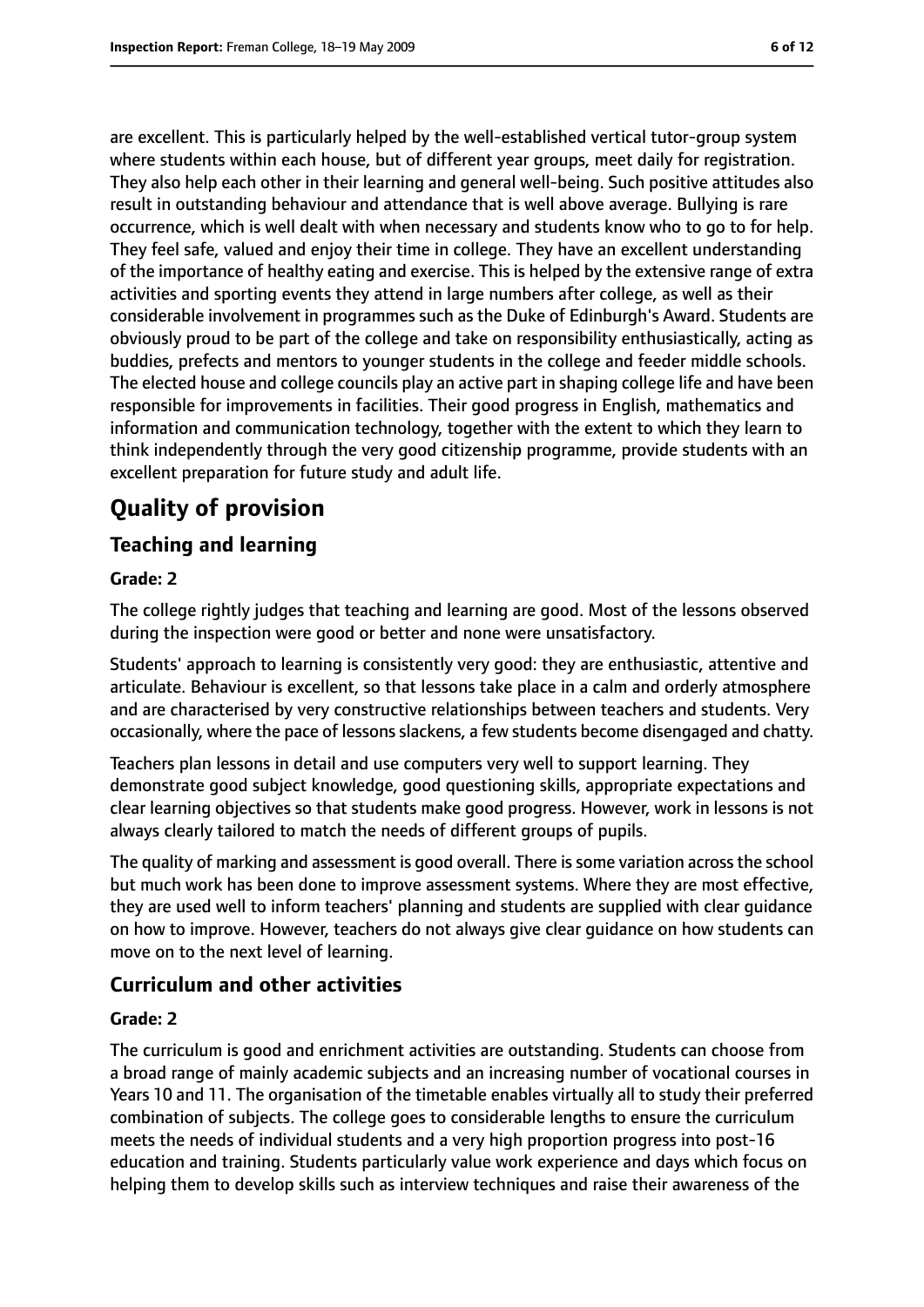range of available career opportunities. They also appreciate the extensive range of extra-curricular activities offered to them through sport, creative arts and educational and residential visits; consequently participation in them is very high.

Specialist status has enabled the college to improve its citizenship provision, the quality of teaching, information and communication technology resources and its links with feeder first and middle schools. Effective co-ordination of citizenship ensures that statutory requirements are fully met and that all subjects support the development of students' citizenship skills in a planned and coherent way. International visits and cross curricular themes, such as the Holocaust, help to broaden students' understanding of different communities and to develop their citizenship skills. Teachers and students from the college and its partner middle-schools visit each other and share teaching in the second half of the summer term and in the autumn term, thus aiding the transition of students from one school to another.

#### **Care, guidance and support**

#### **Grade: 1**

Students' excellent personal development and well being are very much due to the outstanding care, guidance and support that the college provides. As part of its extended schools status the college works extremely well with families, the local community and professional agencies. It acts as the hub for the consortium of local schools and ensures that there is a trouble-free transition between the different stages of education. All child protection, safeguarding and risk assessment requirements are in place.

The needs of all students are identified early and arrangements put in place to support them, especially those with learning difficulties. The outstanding work of teaching assistants and support staff is especially effective in this area. The curriculum and organisation of the college have been adjusted to cater for those students with specific disabilities, helping them to make good progress, in line with their fellow students. Academic guidance is good, with the achievement of all students carefully tracked and individual targets in place that help students reach their potential.

## **Leadership and management**

#### **Grade: 2**

The headteacher, ably supported by the senior leadership team, provides thoughtful, and insightful leadership for the college. The strong focus on raising standards and achievement, the well-being of students and ensuring the curriculum meets all their needs has brought about improvements in all these areas since the last inspection. Systems for tracking student achievement at individual, class, subject and college level are well embedded. Target setting is realistic, but challenging and whole college targets are consistently met or exceeded. There are effective processes for sharing good practice, both within and between departments, which are supported by a comprehensive professional development programme. Self-evaluation provides an accurate picture of the college. The self-evaluation process for middle managers has recently been refined to effect sharper analysis of areas for improvement at departmental level. Senior managers are aware of the need to be more specific in identifying the impact of actions to bring about improvement.

The college's contribution to community cohesion is outstanding, supported by its role as a specialist college and as a hub school. It recognises its position as part of a rural community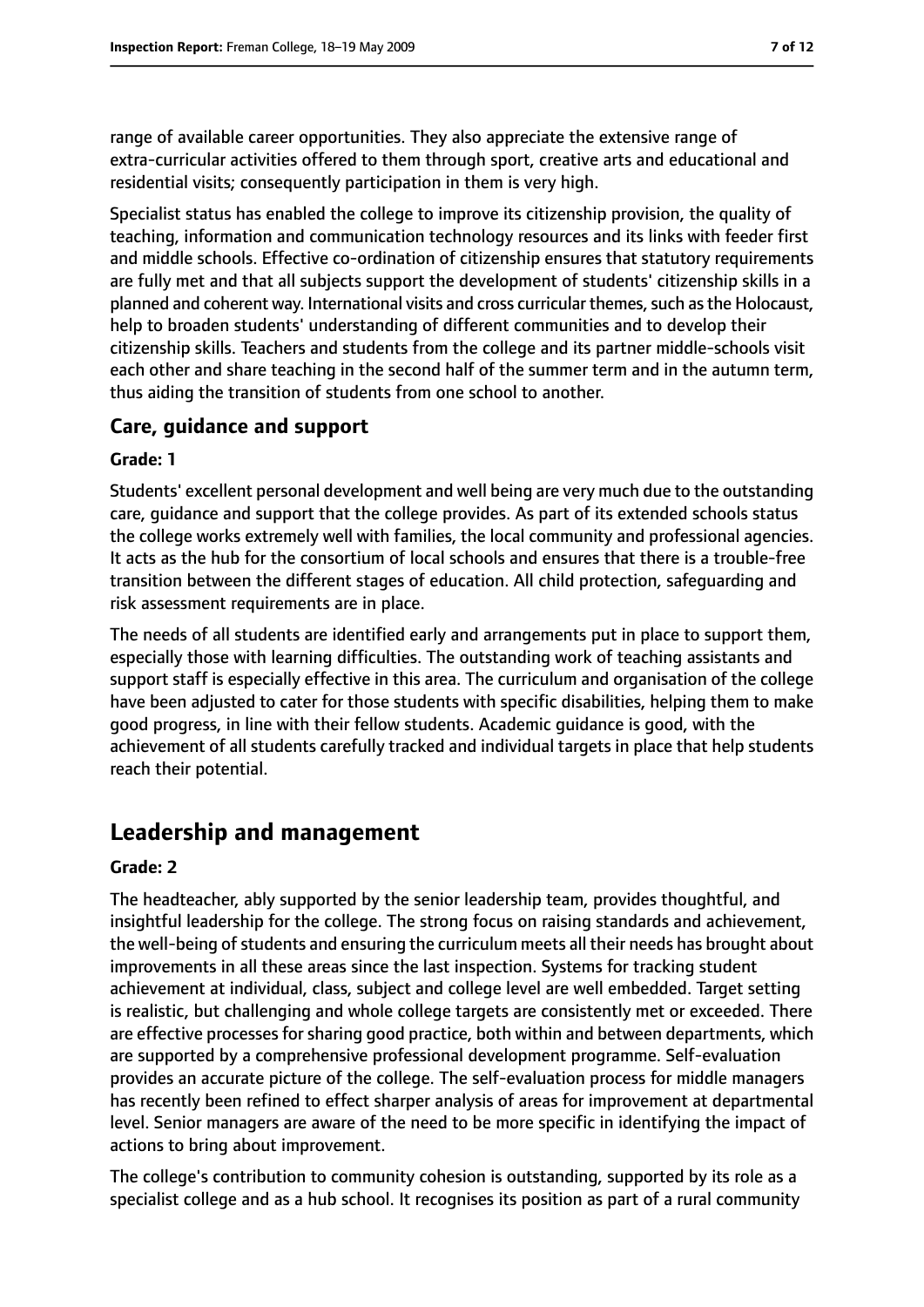and engaged extensively with local, regional and international partners to widen the understanding of its students. As a result, students have a very good appreciation of the diversity of the modern world and are involved in numerous visits, exchanges and projects across many countries.

Effective use is made of resources to support college improvement and the college provides good value for money. Governors exercise their role well and have a good understanding of the college's strengths and weaknesses.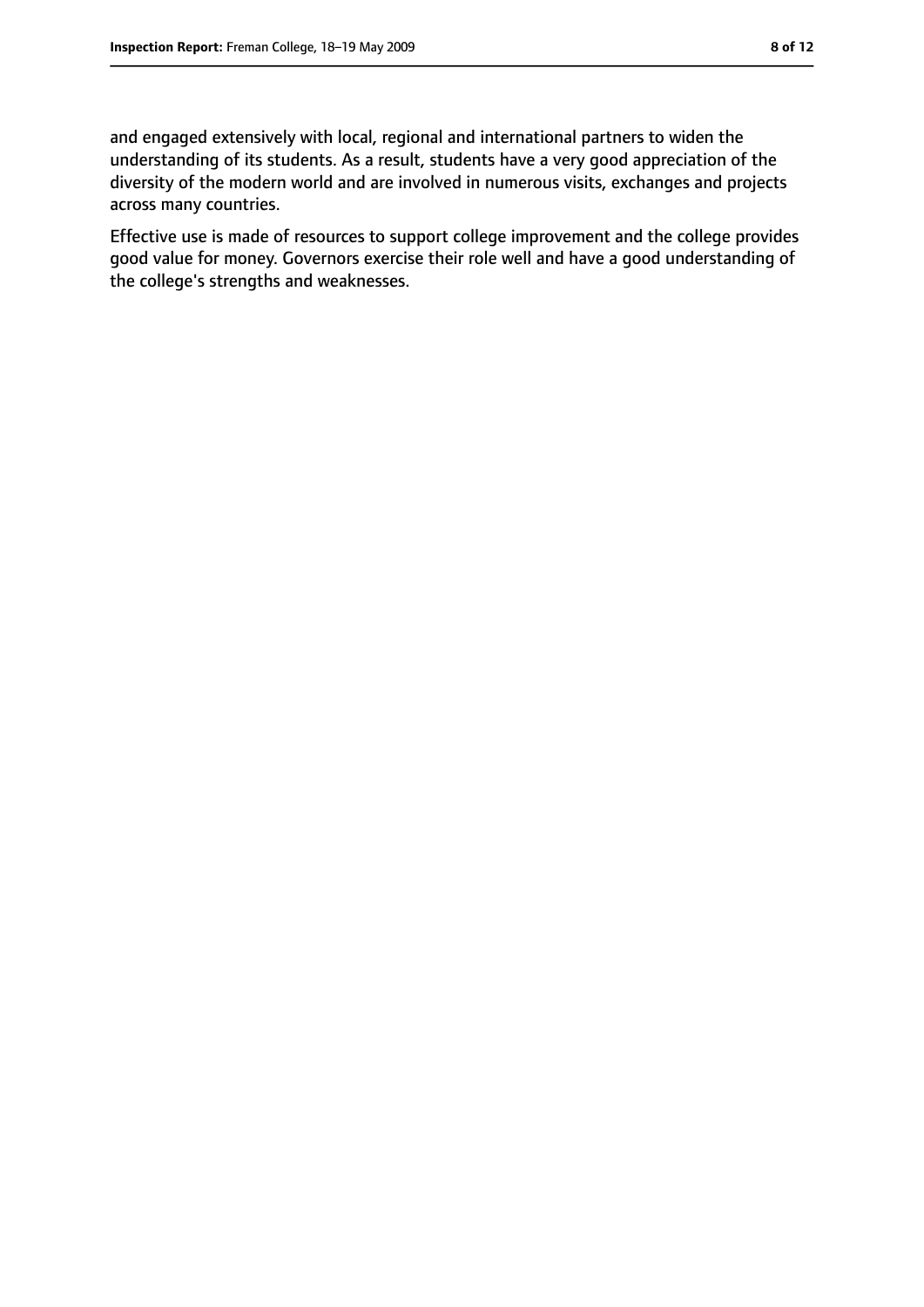**Any complaints about the inspection or the report should be made following the procedures set out in the guidance 'Complaints about school inspection', which is available from Ofsted's website: www.ofsted.gov.uk.**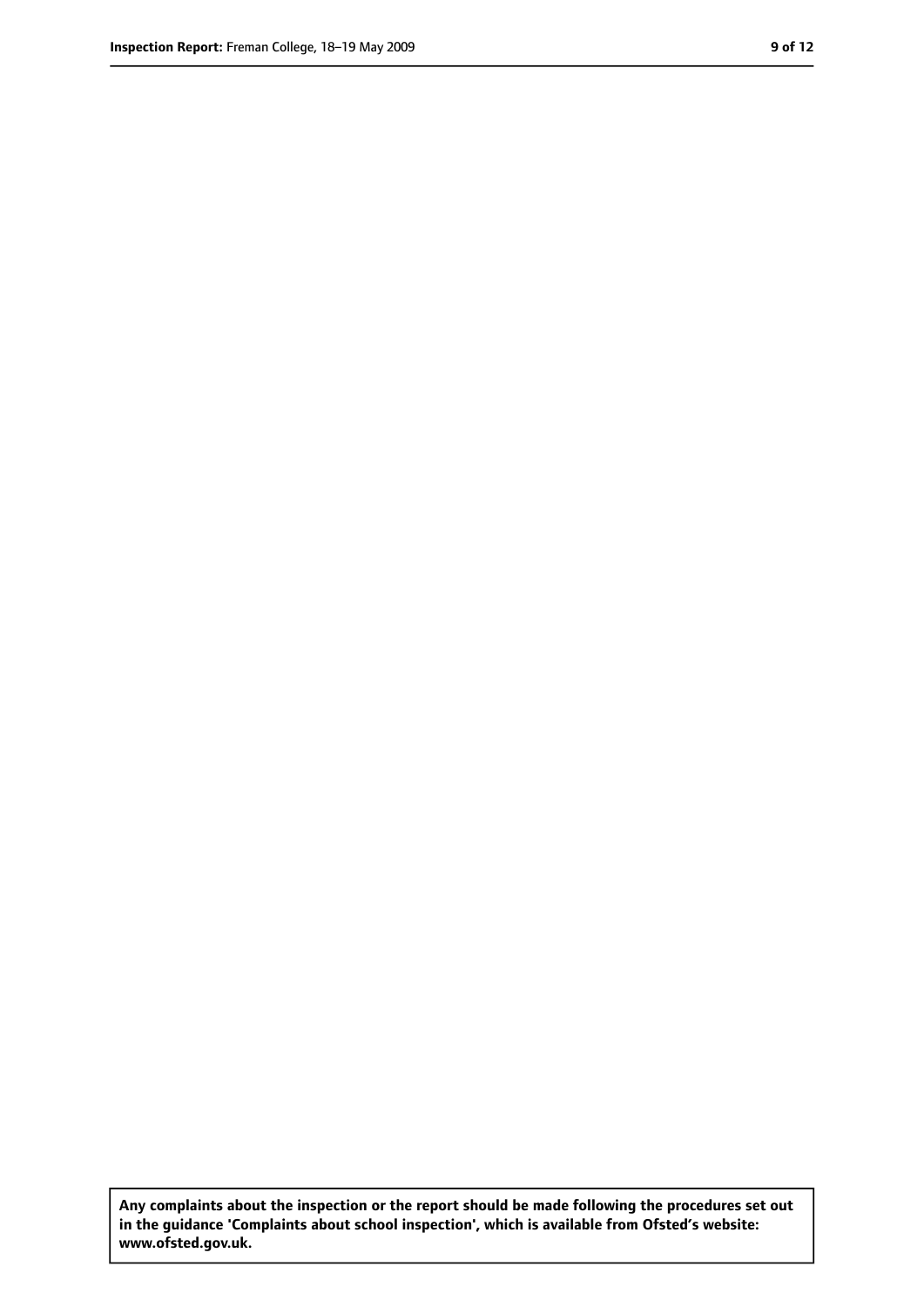# **Inspection judgements**

| Key to judgements: grade 1 is outstanding, grade 2 good, grade 3 | <b>School</b><br><b>Overall</b> | $16-19$ |
|------------------------------------------------------------------|---------------------------------|---------|
| satisfactory, and grade 4 inadequate                             |                                 |         |

### **Overall effectiveness**

| How effective, efficient and inclusive is the provision of<br>education, integrated care and any extended services in<br>meeting the needs of learners? |     |     |
|---------------------------------------------------------------------------------------------------------------------------------------------------------|-----|-----|
| Effective steps have been taken to promote improvement since<br>the last inspection                                                                     | Yes | Yes |
| How well does the school work in partnership with others to<br>promote learners' well being?                                                            |     |     |
| The capacity to make any necessary improvements                                                                                                         |     |     |

## **Achievement and standards**

| How well do learners achieve?                                                                               |  |
|-------------------------------------------------------------------------------------------------------------|--|
| The standards <sup>1</sup> reached by learners                                                              |  |
| How well learners make progress, taking account of any<br>significant variations between groups of learners |  |
| How well learners with learning difficulties and/or disabilities<br>make progress                           |  |

#### **Annex A**

<sup>&</sup>lt;sup>1</sup>Grade 1 - Exceptionally and consistently high; Grade 2 - Generally above average with none significantly below average; Grade 3 - Broadly average to below average; Grade 4 - Exceptionally low.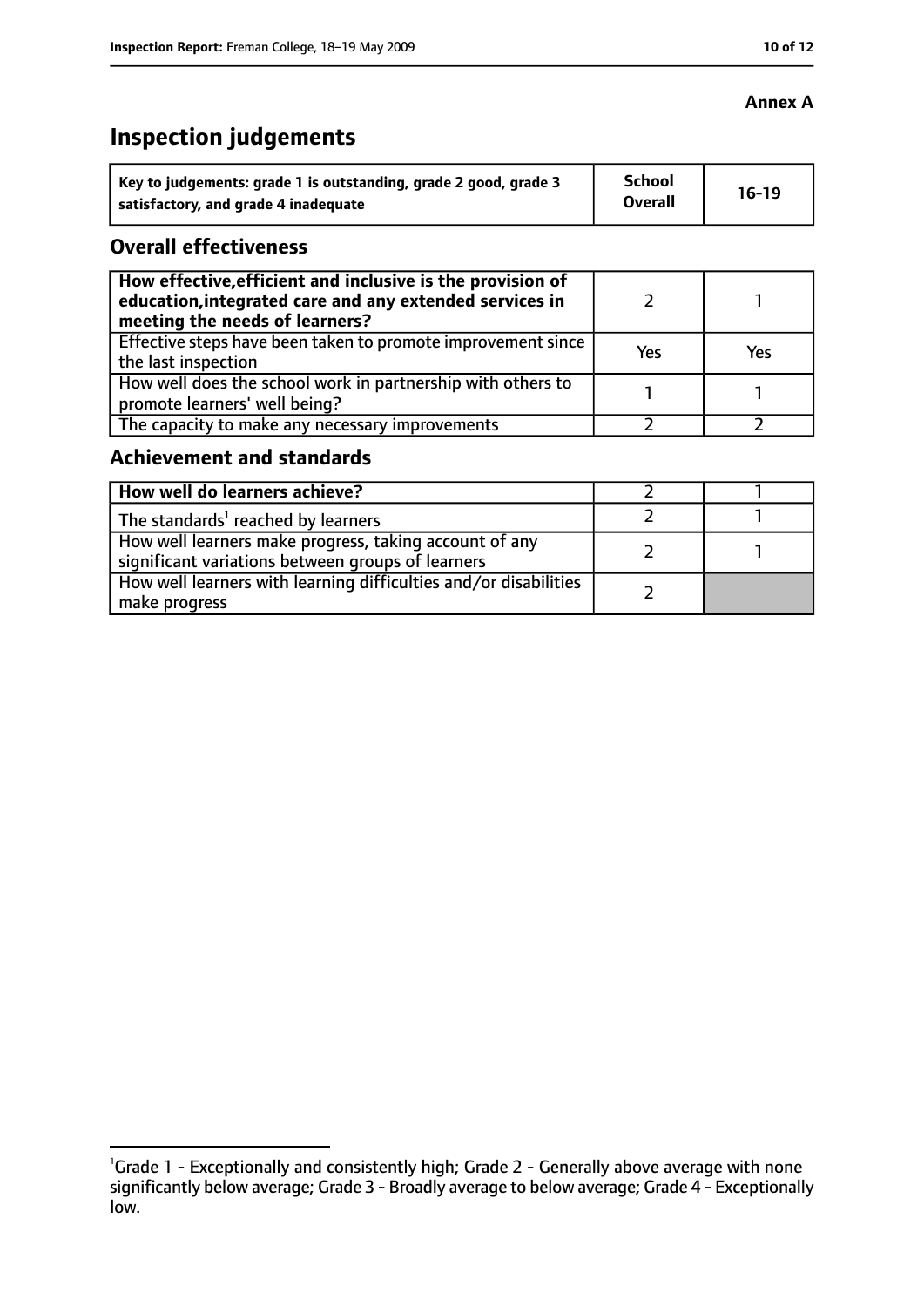## **Personal development and well-being**

| How good are the overall personal development and<br>well-being of the learners? |  |
|----------------------------------------------------------------------------------|--|
| The extent of learners' spiritual, moral, social and cultural                    |  |
| development                                                                      |  |
| The extent to which learners adopt healthy lifestyles                            |  |
| The extent to which learners adopt safe practices                                |  |
| The extent to which learners enjoy their education                               |  |
| The attendance of learners                                                       |  |
| The behaviour of learners                                                        |  |
| The extent to which learners make a positive contribution to                     |  |
| the community                                                                    |  |
| How well learners develop workplace and other skills that will                   |  |
| contribute to their future economic well-being                                   |  |

# **The quality of provision**

| $\mid$ How effective are teaching and learning in meeting the<br>full range of learners' needs?       |  |
|-------------------------------------------------------------------------------------------------------|--|
| How well do the curriculum and other activities meet the range<br>of needs and interests of learners? |  |
| How well are learners cared for, quided and supported?                                                |  |

# **Leadership and management**

| How effective are leadership and management in raising<br>achievement and supporting all learners? | フ             |               |
|----------------------------------------------------------------------------------------------------|---------------|---------------|
| How effectively leaders and managers at all levels set clear                                       |               |               |
| direction leading to improvement and promote high quality of                                       | 2             |               |
| care and education                                                                                 |               |               |
| How effectively leaders and managers use challenging targets                                       | $\mathcal{P}$ |               |
| to raise standards                                                                                 |               |               |
| The effectiveness of the school's self-evaluation                                                  | フ             | $\mathcal{P}$ |
| How well equality of opportunity is promoted and discrimination                                    | $\mathcal{P}$ |               |
| eliminated                                                                                         |               |               |
| How well does the school contribute to community cohesion?                                         |               |               |
| How effectively and efficiently resources, including staff, are                                    | フ             |               |
| deployed to achieve value for money                                                                |               |               |
| The extent to which governors and other supervisory boards                                         | 2             |               |
| discharge their responsibilities                                                                   |               |               |
| Do procedures for safeguarding learners meet current                                               | Yes           | Yes           |
| qovernment requirements?                                                                           |               |               |
| Does this school require special measures?                                                         | No            |               |
| Does this school require a notice to improve?                                                      | No            |               |